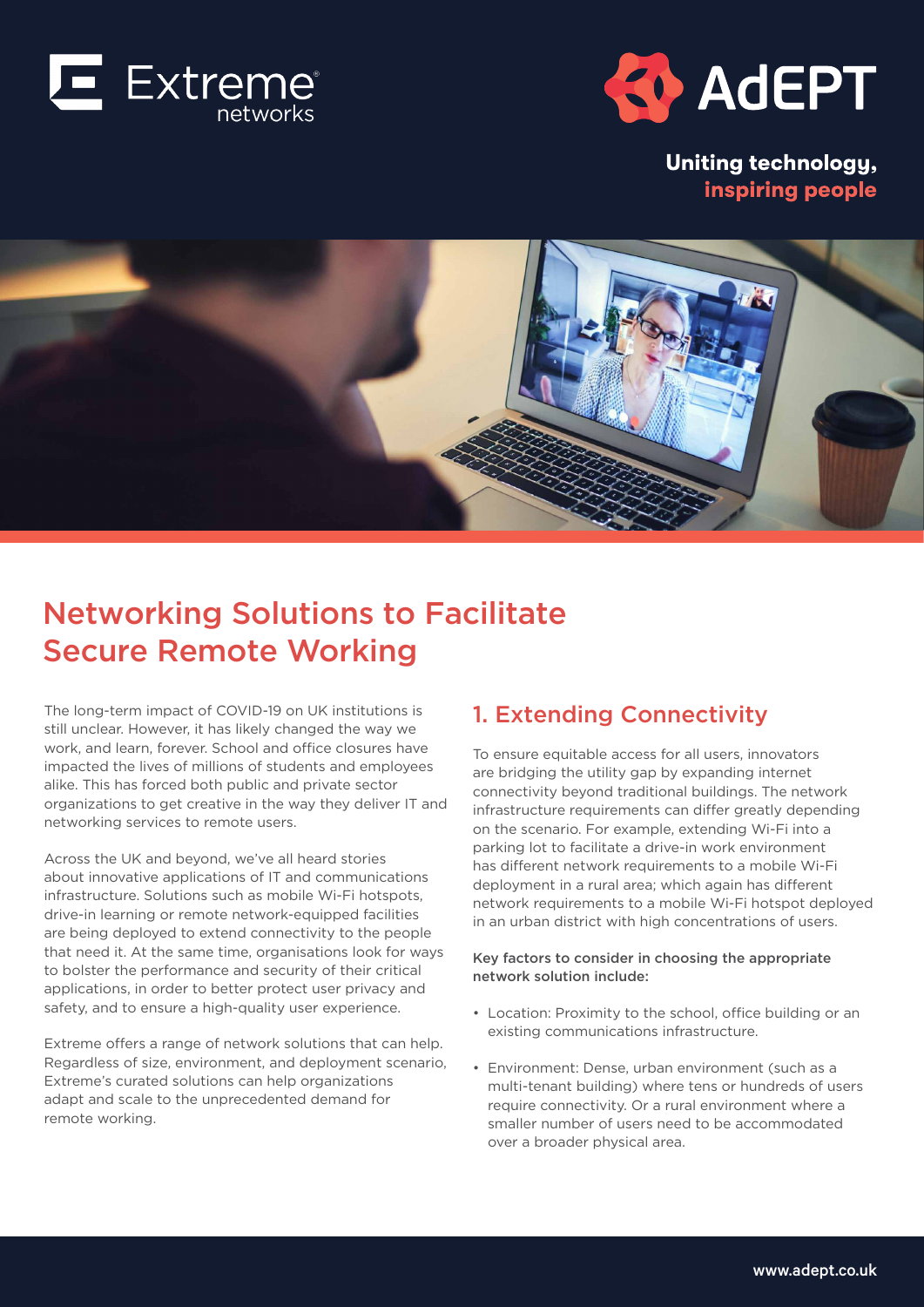- WAN Connectivity: While Wi-Fi may be an option for extending connectivity to areas in close proximity to a school or office, remote sites need to rely on WAN connectivity. Consider the WAN options available (broadband, cellular, private) at the remote location.
- Speed of Deployment: What is the target timeframe for connectivity to be extended?

All factors need to be considered when expanding connectivity services. While speed is of the essence, upfront planning can mitigate future issues, resulting in a superior communications network infrastructure, user experience and privacy.

#### Extreme Networks Network Connectivity Expansion Solutions

As highlighted in the tables below, Extreme offers a range of pre-validated, curated packages enabling fast, secure, and compliant deployment for your emerging needs. There is no 'one size fits all' solution; what is best depends on your unique requirements.

## Extreme Network Solutions for Extending Connectivity

| Requirement                                                                      | <b>Extreme Solution</b>                                                                                                                                                                                                                                                                                                                                                                                                                                                            | <b>Benefits</b>                                                                                                                                                                                                                                                                                                                                                                                                                                                                                                                                                                                                                               |
|----------------------------------------------------------------------------------|------------------------------------------------------------------------------------------------------------------------------------------------------------------------------------------------------------------------------------------------------------------------------------------------------------------------------------------------------------------------------------------------------------------------------------------------------------------------------------|-----------------------------------------------------------------------------------------------------------------------------------------------------------------------------------------------------------------------------------------------------------------------------------------------------------------------------------------------------------------------------------------------------------------------------------------------------------------------------------------------------------------------------------------------------------------------------------------------------------------------------------------------|
| <b>Extending connectivity</b><br>to facilitate "drive-in"<br>learning or working | <b>Rapid Outdoor Connectivity Kit</b><br>The Rapid Outdoor Connectivity Kit helps<br>extend secure wireless connectivity to sites<br>like parking lots and pop-ups (<150 ft from<br>the building).<br>The solution leverages powerful, wireless mesh<br>technology to provide a secure, encrypted<br>extension of the site's existing communications<br>infrastructure. Students or workers can drive<br>in and connect with their teachers/peers while<br>remaining safely apart. | · Rapid deployment: Pre-validated, curated<br>packages; deploy without delay and without<br>relying on external providers.<br>· Speed and performance: Supporting Wi-Fi 6,<br>superior performance ensures uninterrupted<br>access to critical applications.<br>· Facilitates Privacy: Helps maintain security<br>and data privacy.<br>• Optional cloud-based management: To<br>simplify deployment and management;<br>features such as adaptive RF management<br>and AI/ML driven analytics dramatically<br>simplify ongoing operations.<br>• Connects to existing Extreme or third-party<br>networks that are deployed within the facility. |
|                                                                                  | <b>Backhaul Link</b><br>Ε.<br>2.4 or 5 GHz<br>School / Office                                                                                                                                                                                                                                                                                                                                                                                                                      | Е<br>Е<br>叵<br><b>High Performance</b><br>Wi-Fi<br>Drive-in Environment                                                                                                                                                                                                                                                                                                                                                                                                                                                                                                                                                                       |

Close Proximity to School or Office Building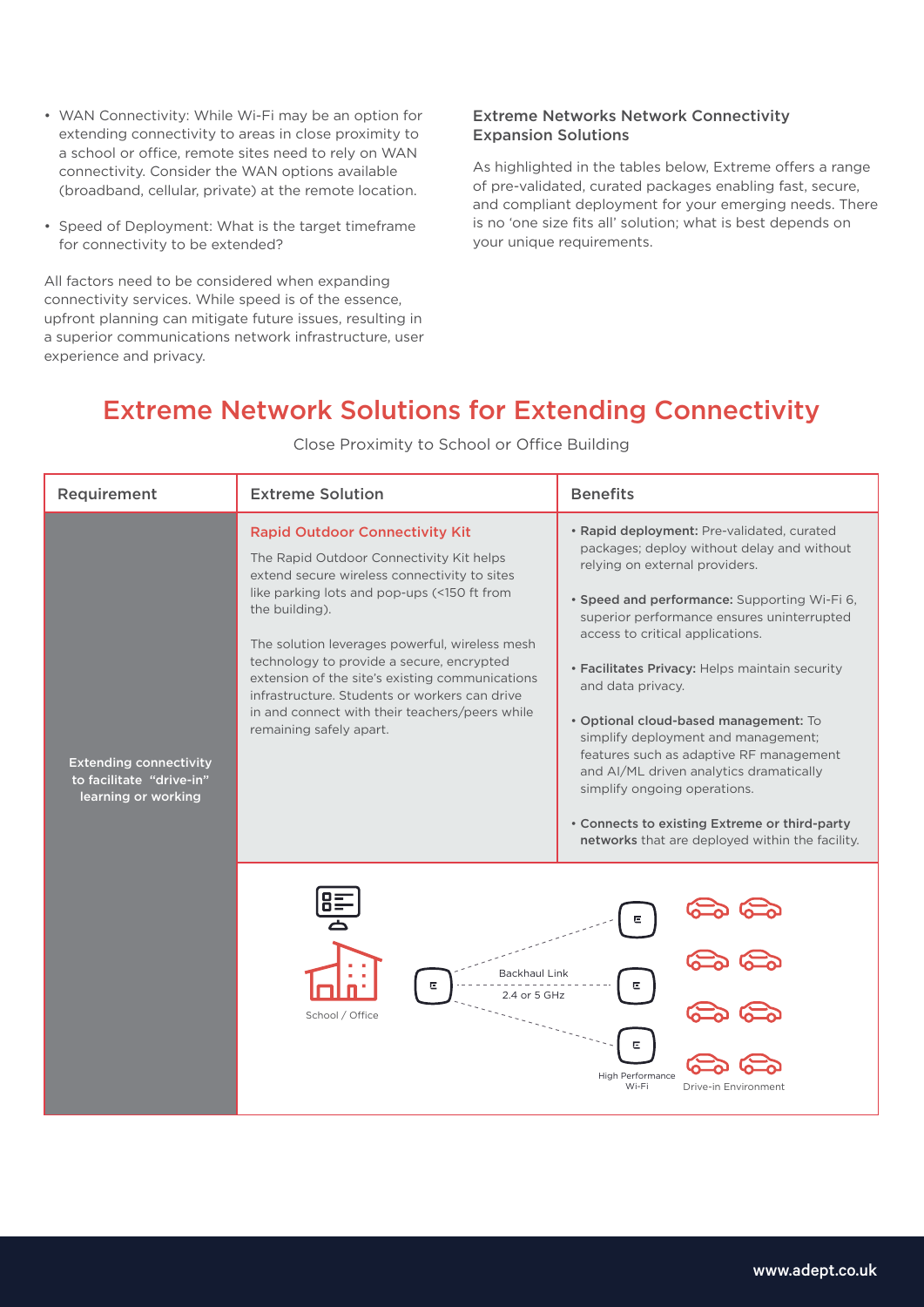## Extreme Network Solutions for Extending Connectivity

Remote Locations

| Requirement                                      | <b>Extreme Solution</b>                                                                                                                                                                                                | <b>Benefits</b>                                                                                                                                                                                                                                                                                                                                                                                                                                                                                                                                                                                                                                                                                                                                                                                                                                             |
|--------------------------------------------------|------------------------------------------------------------------------------------------------------------------------------------------------------------------------------------------------------------------------|-------------------------------------------------------------------------------------------------------------------------------------------------------------------------------------------------------------------------------------------------------------------------------------------------------------------------------------------------------------------------------------------------------------------------------------------------------------------------------------------------------------------------------------------------------------------------------------------------------------------------------------------------------------------------------------------------------------------------------------------------------------------------------------------------------------------------------------------------------------|
| <b>Extending connectivity</b><br>to remote sites | <b>Extreme Portable Branch Kit</b><br>Extreme Portable Branch Kits extend<br>connectivity to locations beyond the property.<br>Ideal for extending connectivity to rural<br>locations or to urban apartment buildings. | • Curated solutions for rapid deployment of<br>remote connectivity, that delivers essential<br>networking capabilities to connect, secure,<br>and manage remote locations.<br>• Flexible WAN Connectivity: Ability to<br>connect remote sites with whatever WAN<br>connectivity is readily available (broadband,<br>LTE, private WAN).<br>• Intelligent Traffic Management Features:<br>Prioritise traffic from groups of users and/<br>or prioritise critical applications over single/<br>multiple WAN connections.<br>• Centralised Cloud-Based Orchestration and<br>Management: Remote locations without IT<br>resources are managed through a single user-<br>friendly interface.<br>• Integrated Security Features: L2-7 firewall<br>on the router and AP with advanced Wi-Fi<br>security features such as WPA3, Private<br>Pre-Shared Keys and more. |
|                                                  | Cloud or Local<br>Management<br>WAN/<br>$\infty$    o<br>Internet<br>SD-WAN<br>Main Site /<br>Router<br><b>Branch Location</b>                                                                                         | Urban Apartment<br><b>Buildings</b><br>$oo$   o<br>SD-WAN<br>o٢<br>Router<br>$\equiv$<br>oo    o<br>SD-WAN<br>Mobile Wi-Fi<br>Rural Homes<br>Router<br>Hot Spots                                                                                                                                                                                                                                                                                                                                                                                                                                                                                                                                                                                                                                                                                            |

## 2. Enabling Online Learning & Collaboration

For successful online learning or collaboration, speed and security matter. As users embrace remote working in record numbers, there has been an increased focus on protecting users from malicious hackers.

To date, many government agencies, have issued public service announcements warning that attackers are increasingly targeting virtual environments. It is imperative that remote working and learning technology be secure and protect user and data privacy.

Just as when users are physically in a classroom or office, their online activity should be monitored when they work remotely.

A secure, robust networking infrastructure is vital for maintaining user safety, security, and privacy. It is essential that organisations can connect and engage with their users remotely. Extreme offers a range of remote access solutions to enable secure and seamless connectivity, as outlined in the next table.

3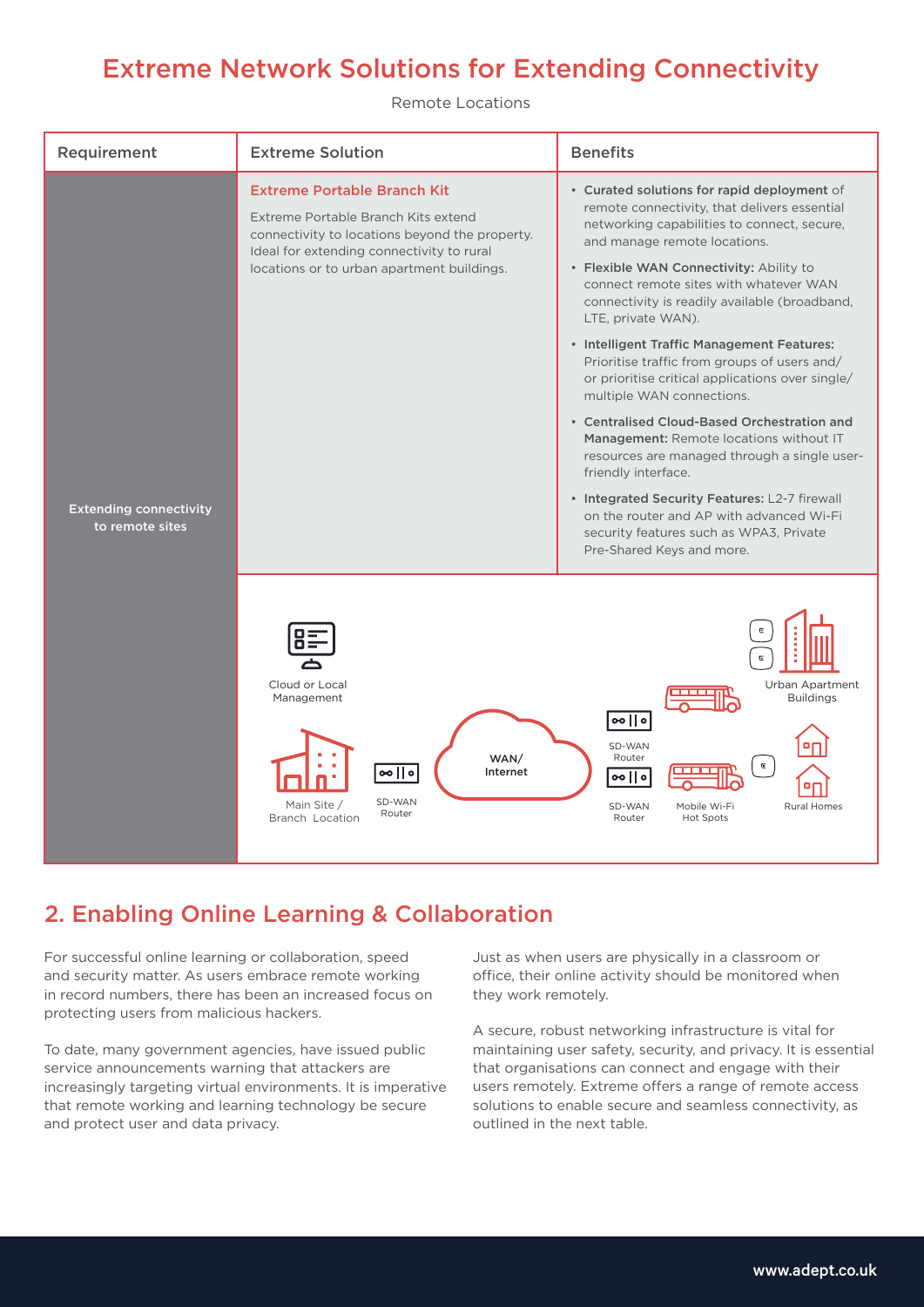## Extreme Network Solutions for Remote Working and Telehealth Services